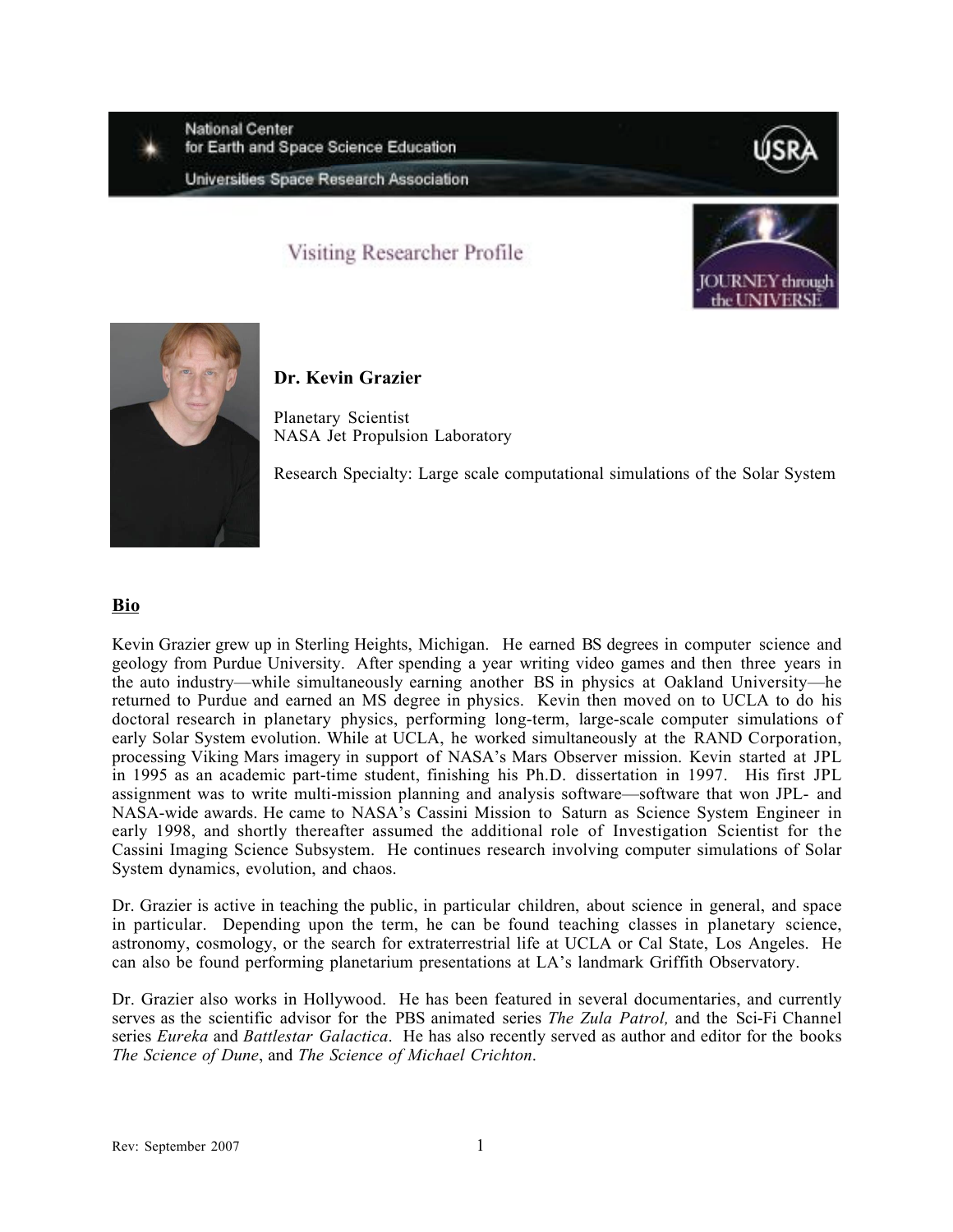## **Examples of Classroom Presentations**

#### *Our Solar System* **[Grades: K-6]**

What do the planets look like, and what makes each planet special? We examine each planet in the Solar System, and answer some of these questions.

#### *Mars Through the Ages* **[Grades: 3-12]**

Ever since Giovanni Schiaperelli noted the "canali" on Mars, humans have been fascinated, almost obsessed, with the possibility of life on neighboring Mars. In the 1900s, H.G. Wells wrote of invading Martians in *War of the Worlds*. We explore how Mars has been perceived from times past to the present.

#### *Destination: Mars* **[Grades: 4-12]**

Since 1996 humans have been sending a flotilla of small spacecraft to the red planet to explore, and as a possible prelude to human exploration. More are on their way as well! After decades of Martian invader movies, it is an ironic twist of fate that we *humans* are now the invaders. We examine the current state of Mars exploration.

#### *Goldilocks and the Three Planets* **[Grades: 3-12]**

Venus is nearly the same size as Earth, yet has a surface temperature of over 900° F, and an atmospheric pressure over 90 times that of our world. At the other extreme, smaller Mars has a frigid, tenuous atmosphere. When we talk about the formation of life, what factors led to Venus, Mars, and Earth being "too hot," "too cold," and "just right"?

#### *Lord of the Rings: The Cassini/Huygens Mission to Saturn and Titan* **[Grades 4-12]**

The Saturnian system—with its rings, icy satellites, and giant moon Titan—is arguably the richest scientific treasure chest in the Solar System. On July 1<sup>st 2004</sup>, the largest and most sophisticated spacecraft ever sent into deep space, the Cassini/Huygens probe, entered orbit around Saturn after nearly a seven-year journey. Since then Cassini has explored Saturn, its rings, satellites, and magnetic environment, while the Huygens probe made measurements of the satellite Titan while descending through its mysterious atmosphere.

Dr. Kevin Grazier, Imaging Science Subsystem Investigation Scientist, and Science Planning Engineer on Cassini, will discuss the Saturn system in general and provide an overview of the mission, science objectives, and some of the results of the mission to date.

### **Examples of Family/Public Program Presentations**

#### *Water, Water Everywhere*

In recent years, scientists have discovered that life is far more widespread on Earth than previously thought. For years students learned in high school and college biology classes that sunlight was the basis for the food chain, and necessary for all life on Earth. Science has discovered that this is not always true. It seems that what is essential for life is liquid water.

Our search for life in the Solar System, then, starts with a search for liquid water—and it seems that there is more of that than we have previously believed as well.

#### *Moment of Impact*

*Deep Impact* and *Armageddon* us made aware that the Earth is forever a target for impacts from asteroids and comets. Just how real is the impact threat anyway? Dr. Grazier talks about the true possibility of a collision, and gives a blow-by-blow account of what happens in a major impact event.